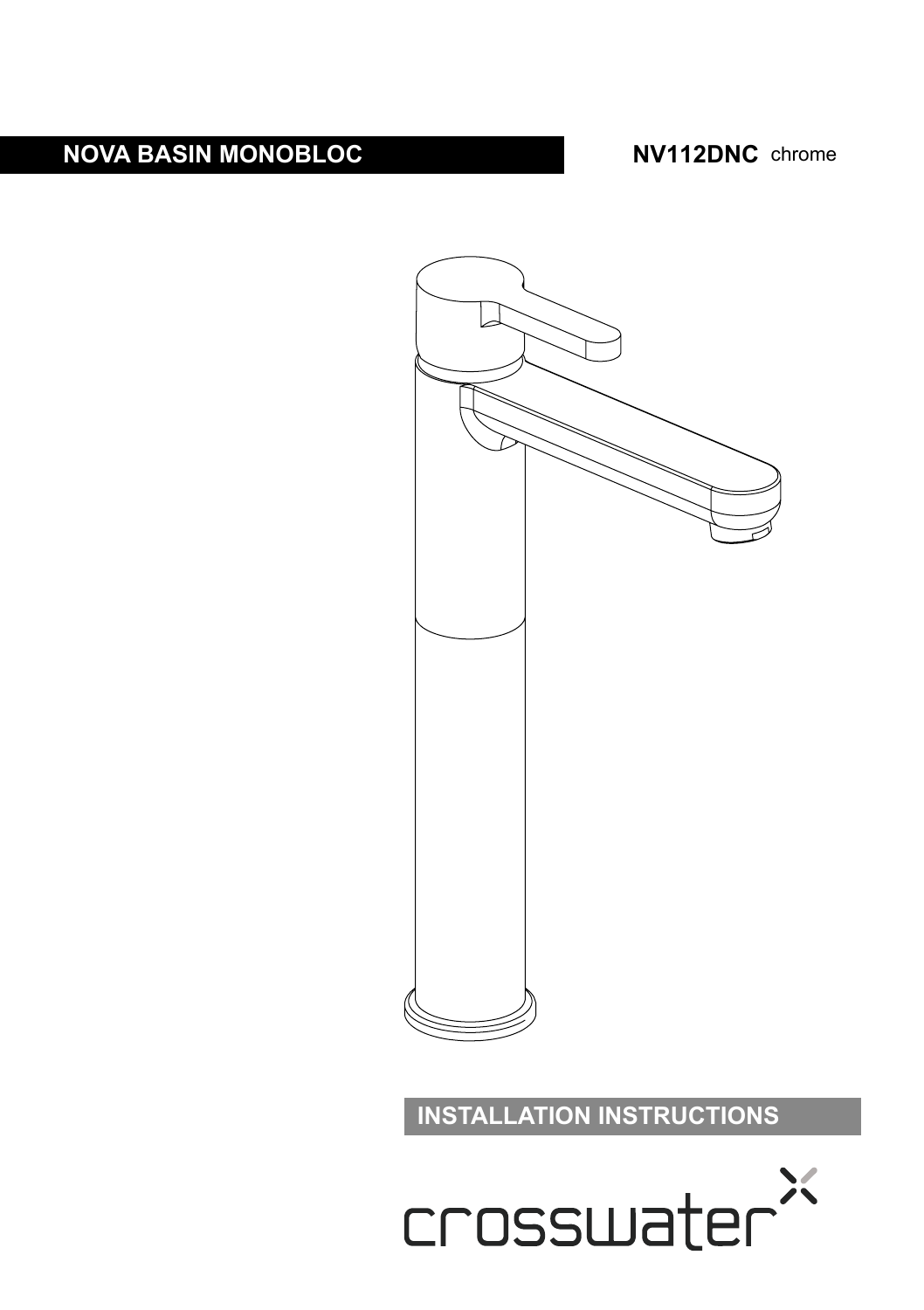

# **INTRODUCTION**

## **Please read these instructions carefully and keep in a safe place for future reference. General Installation Requirements.**

The installation must comply with regulations of the Local Water Authority as contained in their bylaws. All of the taps in this range are single flow (the hot and cold water mix in the body) and should therefore be supplied with hot and cold water at balanced pressures, both from the tank or both from the mains (via a combination boiler for example). If the taps are not supplied at balanced pressures then the mixer will not function correctly. It will also be necessary to fit non-return valves on both hot and cold feeds.It is very important that all pipework is flushed thoroughly after installation to avoid damaging the ceramic discs.

#### **Minimum/Maximum working pressure**

These taps are suitable for high and low pressure installations They are fitted with a half turn ceramic disc cartridge which provides a good flow rate with very smooth movement. To ensure that the mixer works adequately under low pressure, the cold water storage tank should be at least 2 metres above the highest installed position. The maximum water pressure is 6 bar (note: mains cold water is normally supplied at between 2 and 3bar). For installations where the mains pressure exceeds 6 bar a pressure reducing valve should be fitted.

The tap is fitted with a flow straightener for use in low pressure installations. If your water is supplied at high pressure you may prefer to change the nozzle to an aerator .

### **Approvals**

All products are manufactured using materials tested and approved under the Water Bylaws Scheme and comply with requirements of British Standard 5412:1996 where applicable.

### **Preparation and byelaw requirements**

These taps are single flow so the hot and cold water mix in the body. Water byelaws require that where the hot water is supplied from a tank and cold from the mains, non return valves are fitted on both hot and cold pipes as close as possible to the tap. These are not supplied. Where combination boilers are fitted it is only necessary to shut off the incoming mains and turn the boiler off and non return valves are not required.

#### **WARNING**

**Before installing the new mixer it is essential that you thoroughly flush through the supply pipes in order to remove any remaining swarf, solder or other impurities. Failure to carry out this simple procedure could cause problems or damage to the working of the mixer.**

These hints have been prepared for your guidance, you must exercise due care at all times. We do not accept responsibility for any problems that may occur through incorrect installation.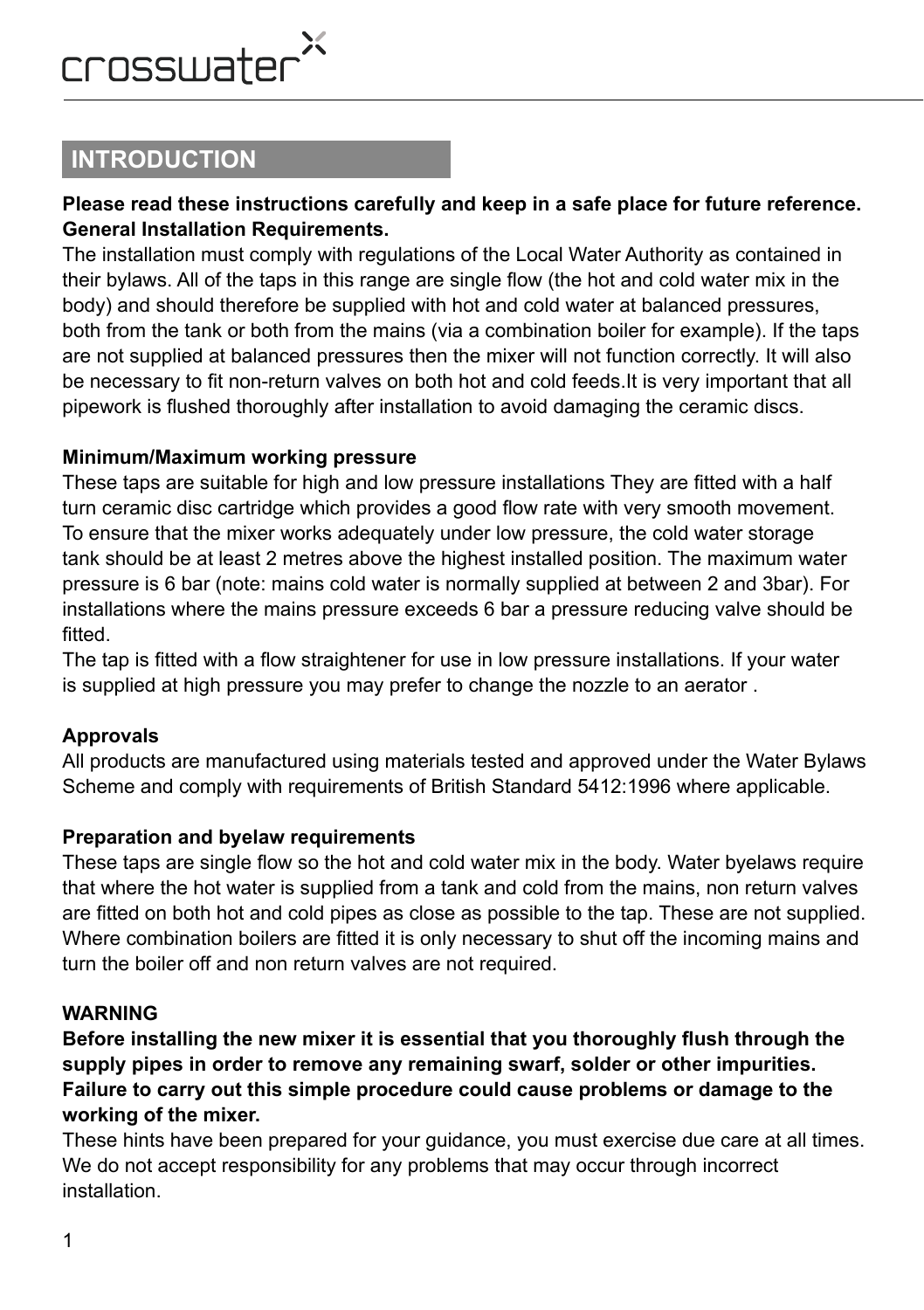# **DIMENSIONS**

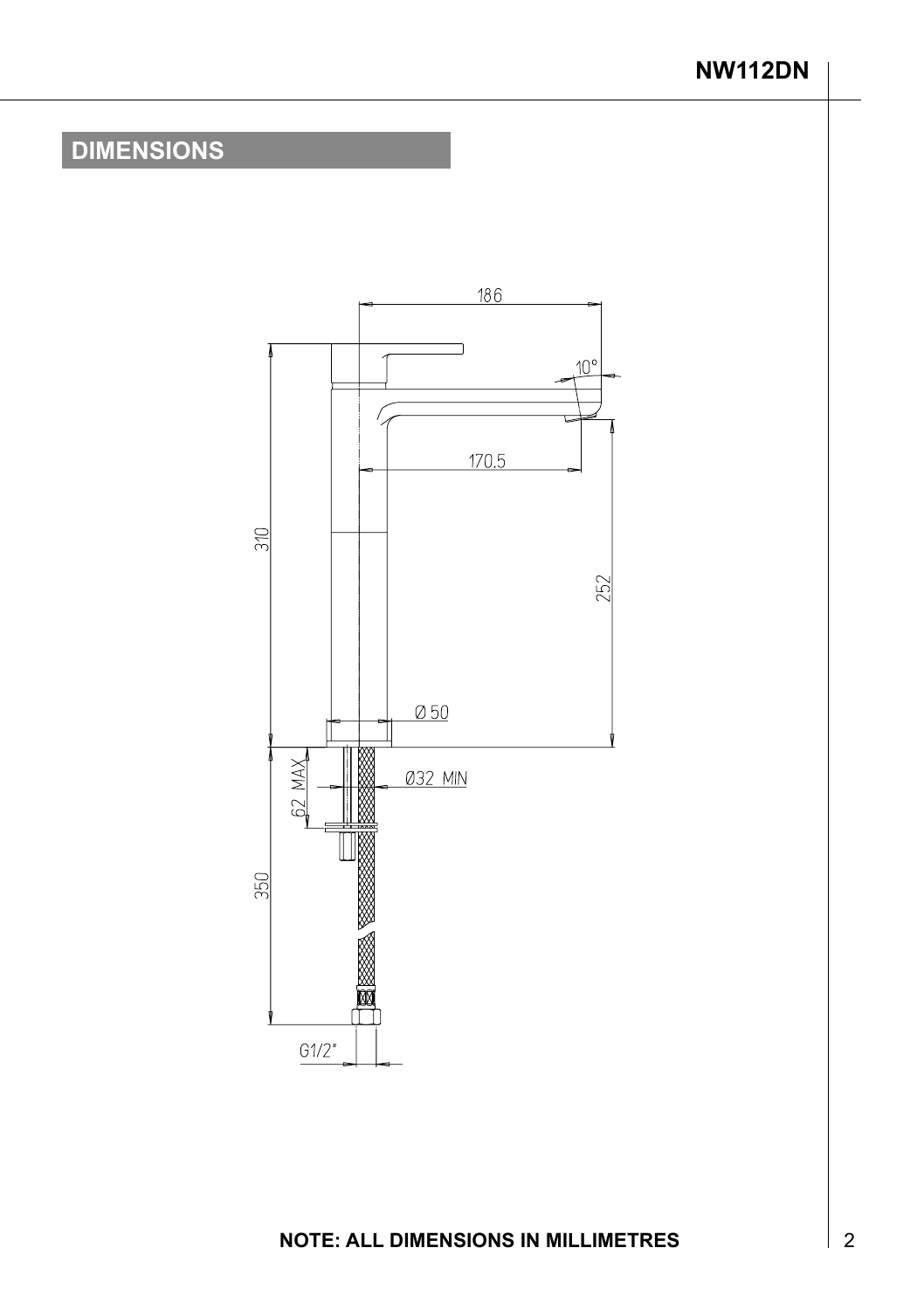

# **INSTALLATION**

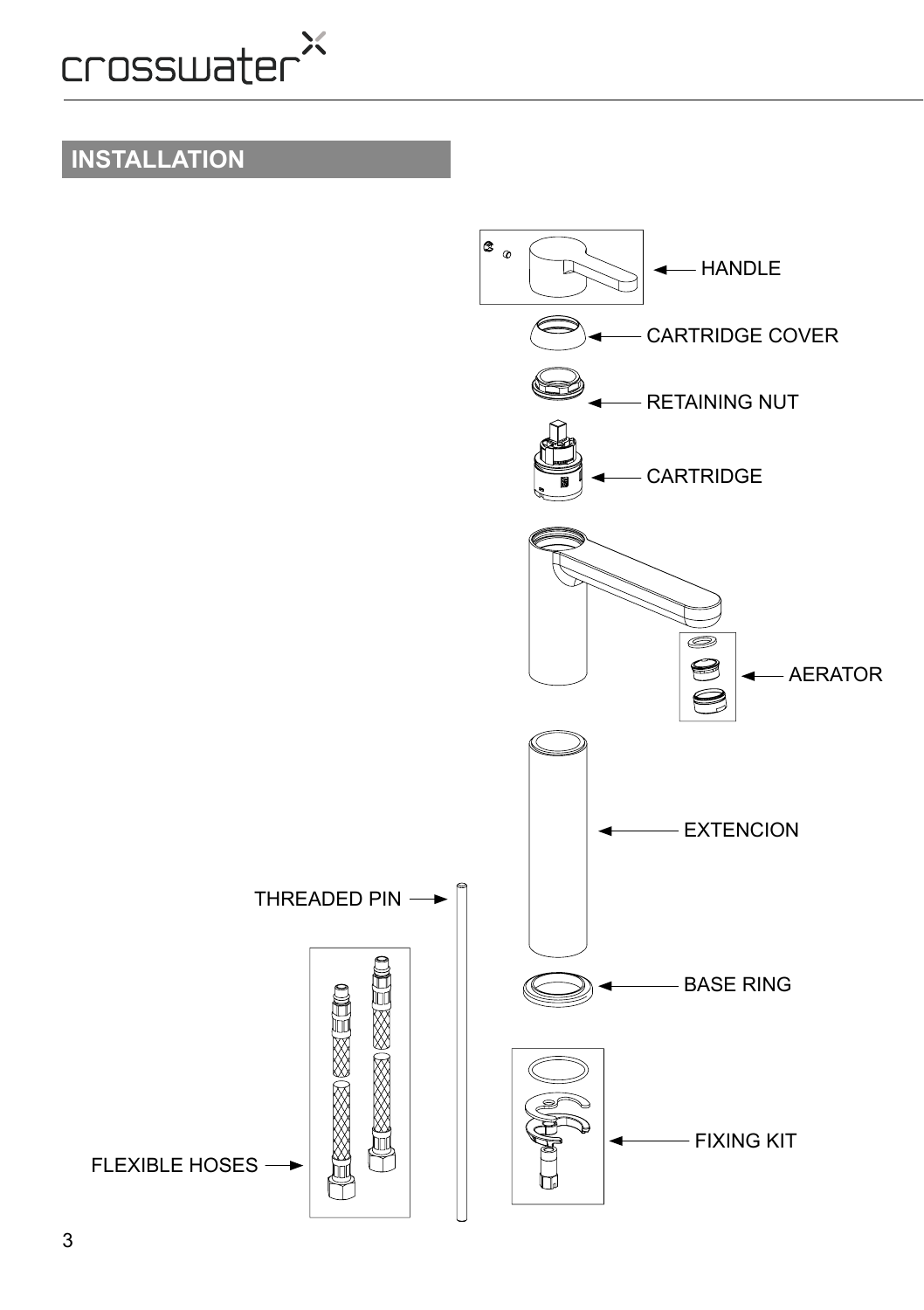# **INSTALLATION**

First shut off your water heating system then, with your mains stop cock closed, open the lowest hot and cold taps in the house and allow to run until the cold storage tank and pipes are empty (the hot water storage cylinder always remains full). Fitting isolating valves to the inlet feeds is recommended for ease of maintenance.

## **INSTALLATION**



**Remember to turn off the mains water supply before connecting to any existing pipe work.**

Screw the flexible pipes into the mixer body, and fully hand tighten. Place mixer in position to see if any alteration to the existing supply pipework is necessary. After making any necessary alterations to the pipework, screw the fixing bolt and insert the extencion tube, pass the mixer base ring and washer over the flexible pipes and threaded stud to form a seal on sink top. Pass the tails and fixing stud through the hole in the basin from above, and place the mixer in position on the basin. Slide the C-shaped black washer and then the metal retaining plate up the tails and secure screwing the fixing nut finger tight.

Check that the mixer body is correctly positioned to the rear and tighten fixing nut. The tap needs to be fixed firmly but do not over tighten as damage may be caused to the sink.

## **ATTENTION**

Having first checked all new connections, turn on the mains stop cock, close all taps except the new mixer and as the system starts to refill check for leaks. Once you have satisfied yourself that there are no leaks, switch on the water heating.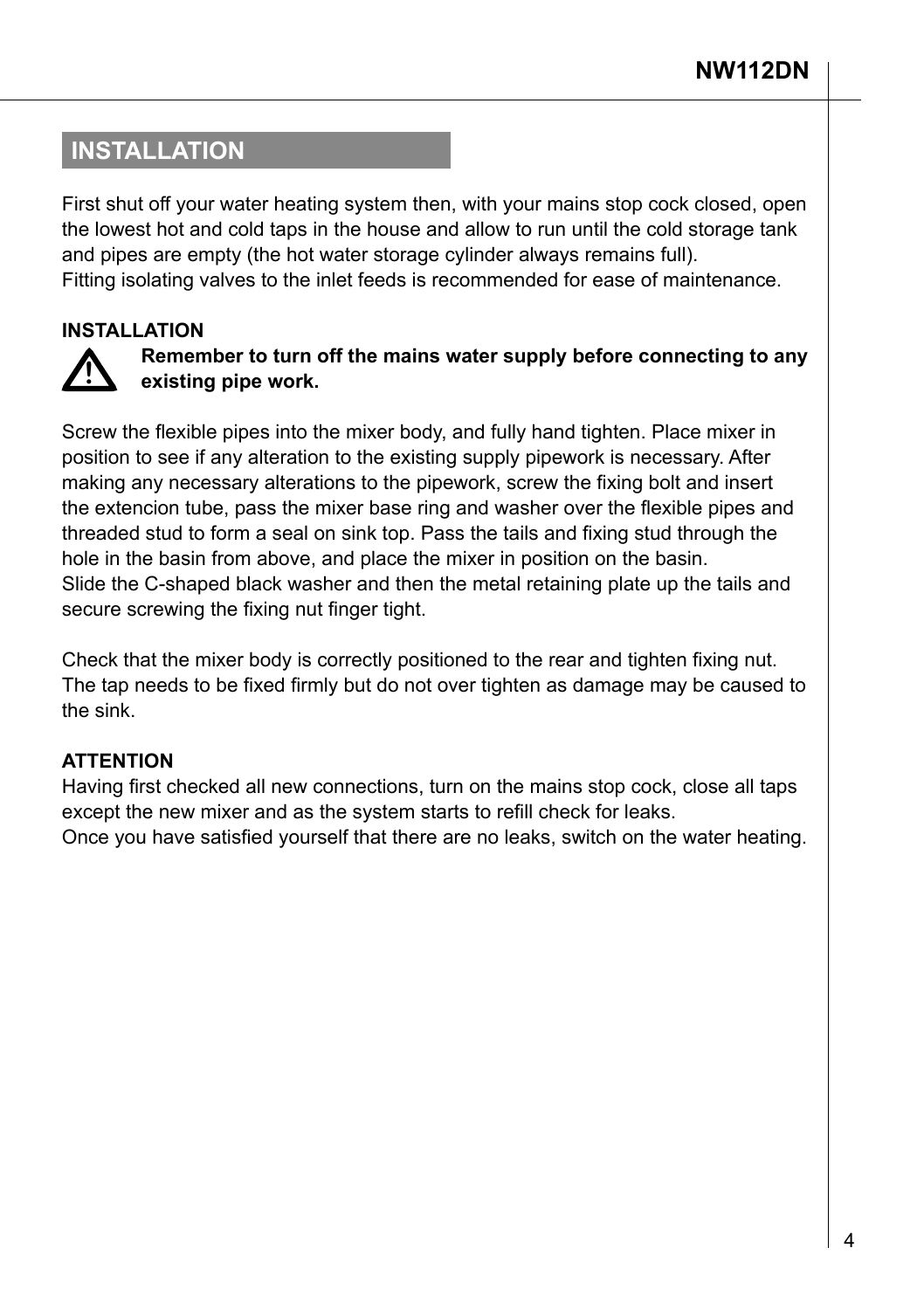

# **MAINTENANCE**

### **CLEANING THE CARTRIDGE**

The concealed cartridge should give trouble free service, but in the event of any problems, servicing is straight forward.

### **To remove the cartridge. Remember to turn off the mains water supply before performing any maintenance work**

Pull off the cover cap and with an hexagonal key loosen the screw, but do not remove it. Pull off the handle and unscrew the cover. Using the correct size spanner unscrew and remove the retaining nut. Pull out the cartridge taking note of its orientation. Wash the cartridge with clean running water and make sure that any trapped debris has been removed. Dry and lightly grease the seal (only use silicone grease) and replace the cartridge followed by the nut, cover and handle.



## **CLEANING**

The chrome we use on our taps is very durable, nevertheless care should be taken when cleaning them. They should be cleaned only with warm soapy water followed by rinsing with clean water and drying with a soft cloth. All finishes are vulnerable to acid attack and some strong substances such as household cleaners, disinfectants, denture cleaners, hair dyes, wine making and photographic chemicals can cause the surface to go black or peel.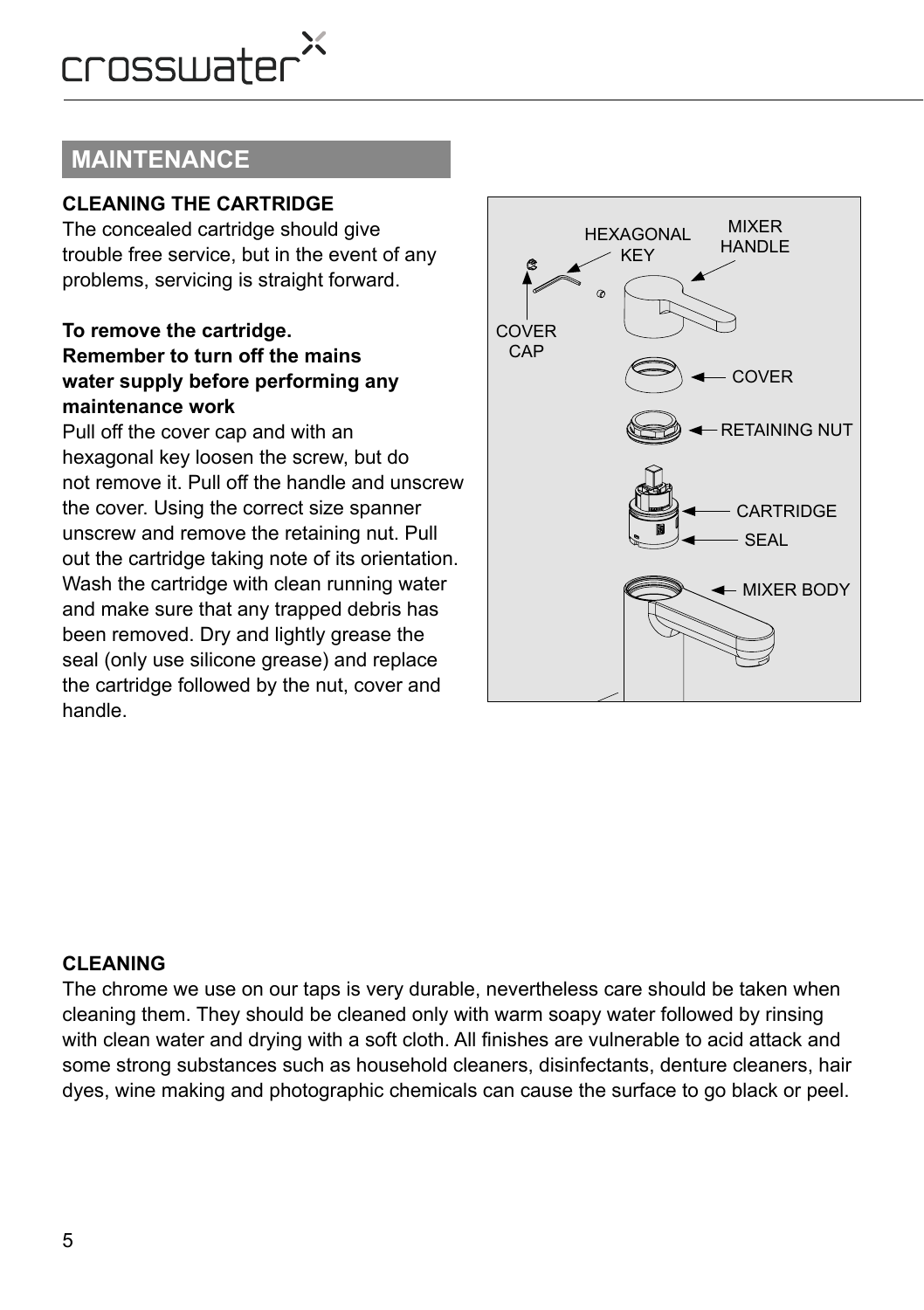## **NW112DN**